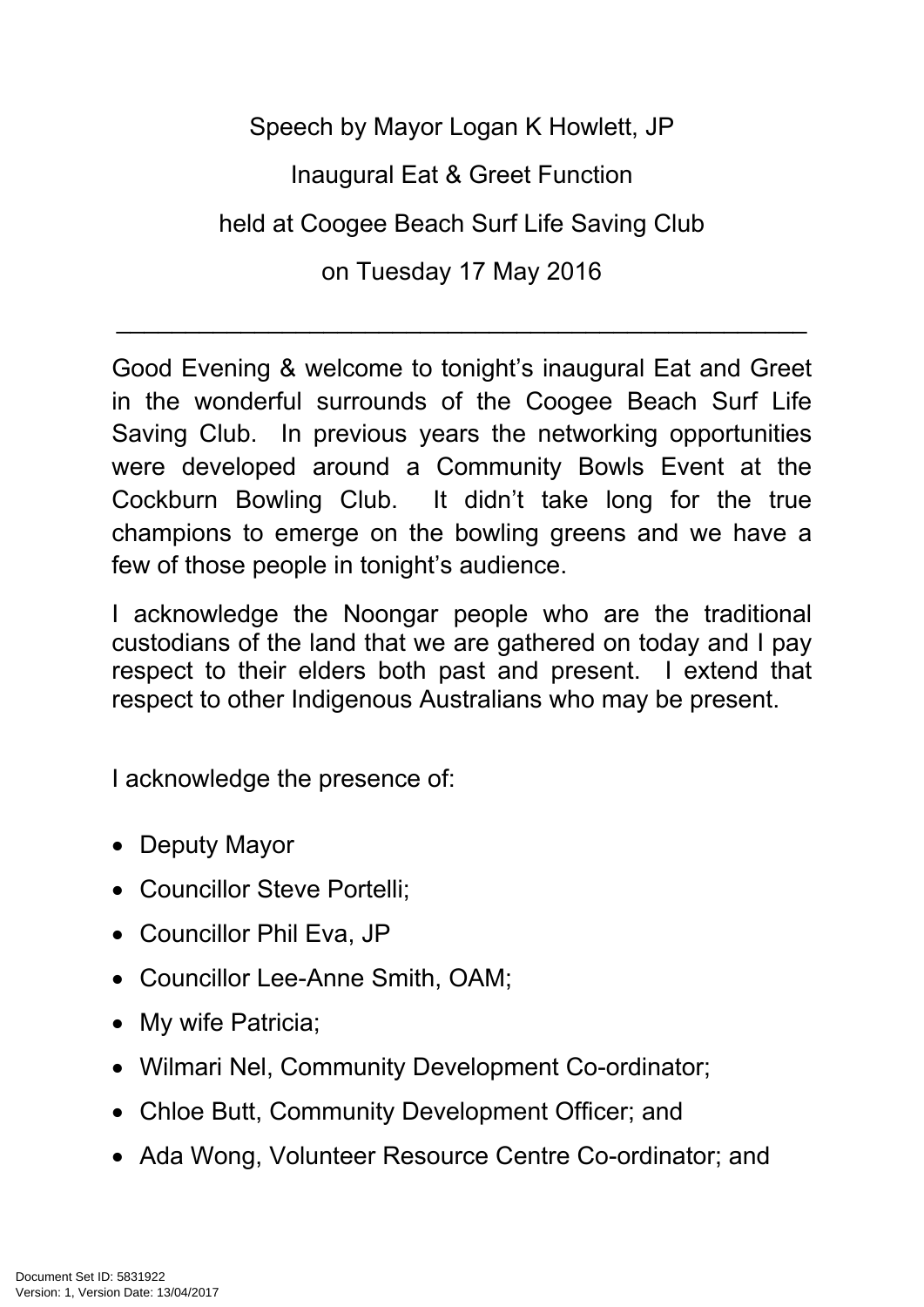• our representatives here tonight from the not-for-profits and community groups.

The purpose of tonight's Eat & Greet is to provide a focus for the Not-for-Profits and Community Groups within the City of Cockburn to network on an informal basis.

It's fantastic to see everyone here this evening; we've had a great response with over 120 individuals from 43 groups in attendance.

It's so wonderful to see such a variety of representatives from the community coming along.

We hope that tonight's event provides all participants with the opportunity to meet new people and create new networks, all whilst having a bit of fun. It's also allows us the opportunity to thank you for your hard work and commitment to our community, thank you for helping make Cockburn such a great place to live, work, visit and invest.

There will be an abundance of time to share knowledge, experiences and opportunities going forward.

Tonight is also about building the strength and resilience of our community with people who are pursuing a passion in their lives in terms of service delivery and partnering opportunities and of course community involvement & engagement.